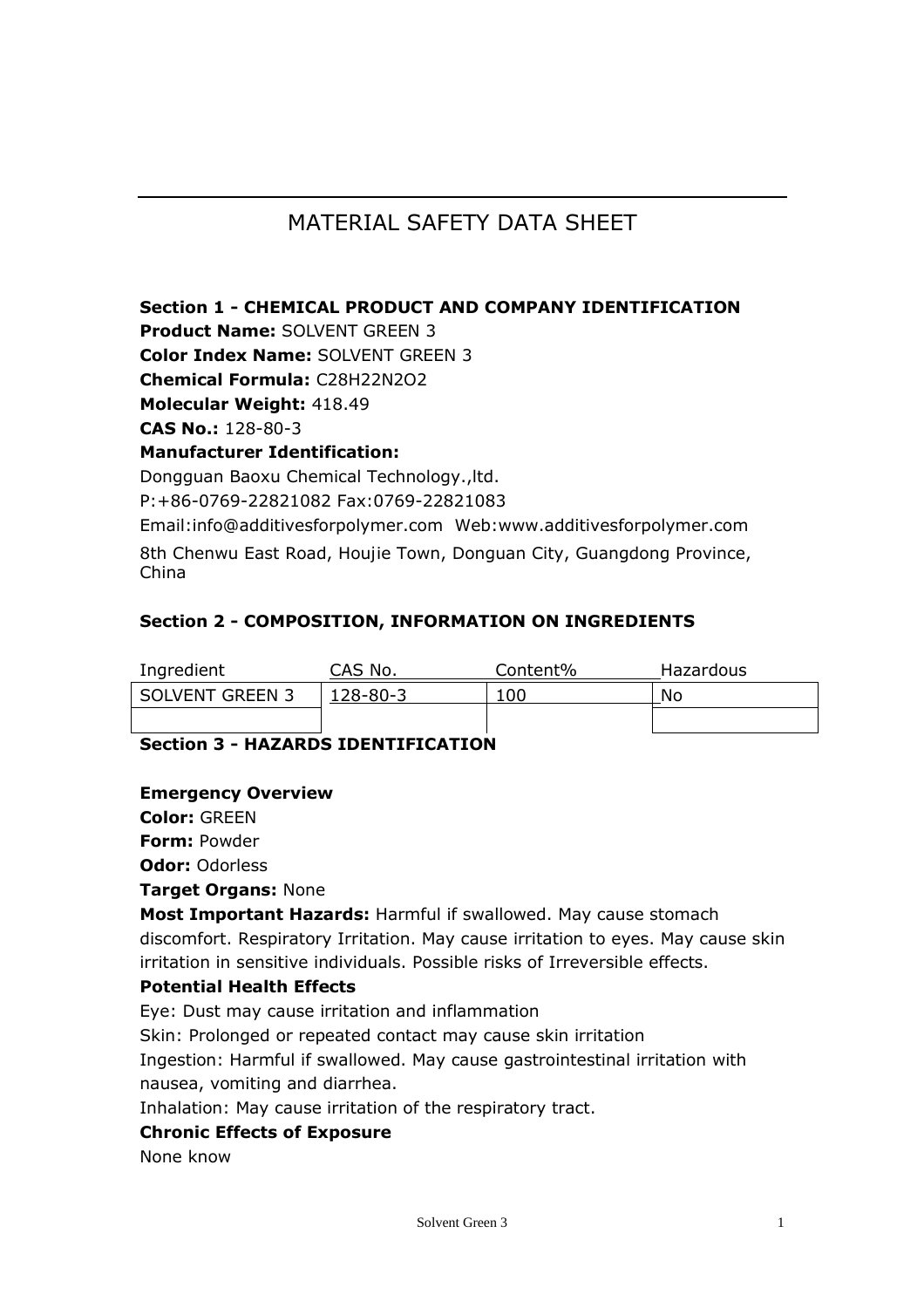## **Section 4 - FIRST AID MEASURES**

**Eye:** Immediately flush eyes with plenty of water for at least 15 minutes, occasionally lifting the upper and lower eyelids. Get medical aid immediately. **Skin:** Get medical aid if irritation develops or persists. Flush skin with plenty of soap and water.

**Ingestion:** If victim is conscious and alert, give 2-4 cupfuls of milk or water. Never give anything by mouth to an unconscious person. Get medical aid immediately.

**Inhalation:** Remove from exposure to fresh air immediately. If not breathing, give artificial respiration. If breathing is difficult, give oxygen. Get medical aid immediately.

**Notes to Physician:** Treat symptomatically and supportively.

## **Section 5 - FIRE FIGHTING MEASURES**

### **General Information**

As in any fire, wear a self-contained breathing apparatus in pressure-demand, MSHA/NIOSH (approved or equivalent), and full protective gear. During a fire, irritation and highly toxic gases may be generated by thermal decomposition or combustion.

### **Extinguishing Media**

Use agent most appropriate to extinguish fire. (Water, Foam, Dry Chemical) Autoignition Temperature: Not available Flash Point: Not available

| TIASII FUIIL.                  | <b>INUL AVAIIADIC</b> |
|--------------------------------|-----------------------|
| NFPA Rating:                   | Not Published.        |
| <b>Explosion Limits Lower:</b> | Not available         |
| <b>Explosion Limits Upper:</b> | Not available         |
|                                |                       |

## **Section 6 - ACCIDENTAL RELEASE MEASURES**

### **General Information**

Use proper personal protective equipment as indicated in Section 8.

### **Spills/Leaks**

Vacuum or sweep up material and place into a suitable disposal container. Clean up spills immediately, observing precautions in the Protective Equipment section. Avoid generating dusty conditions.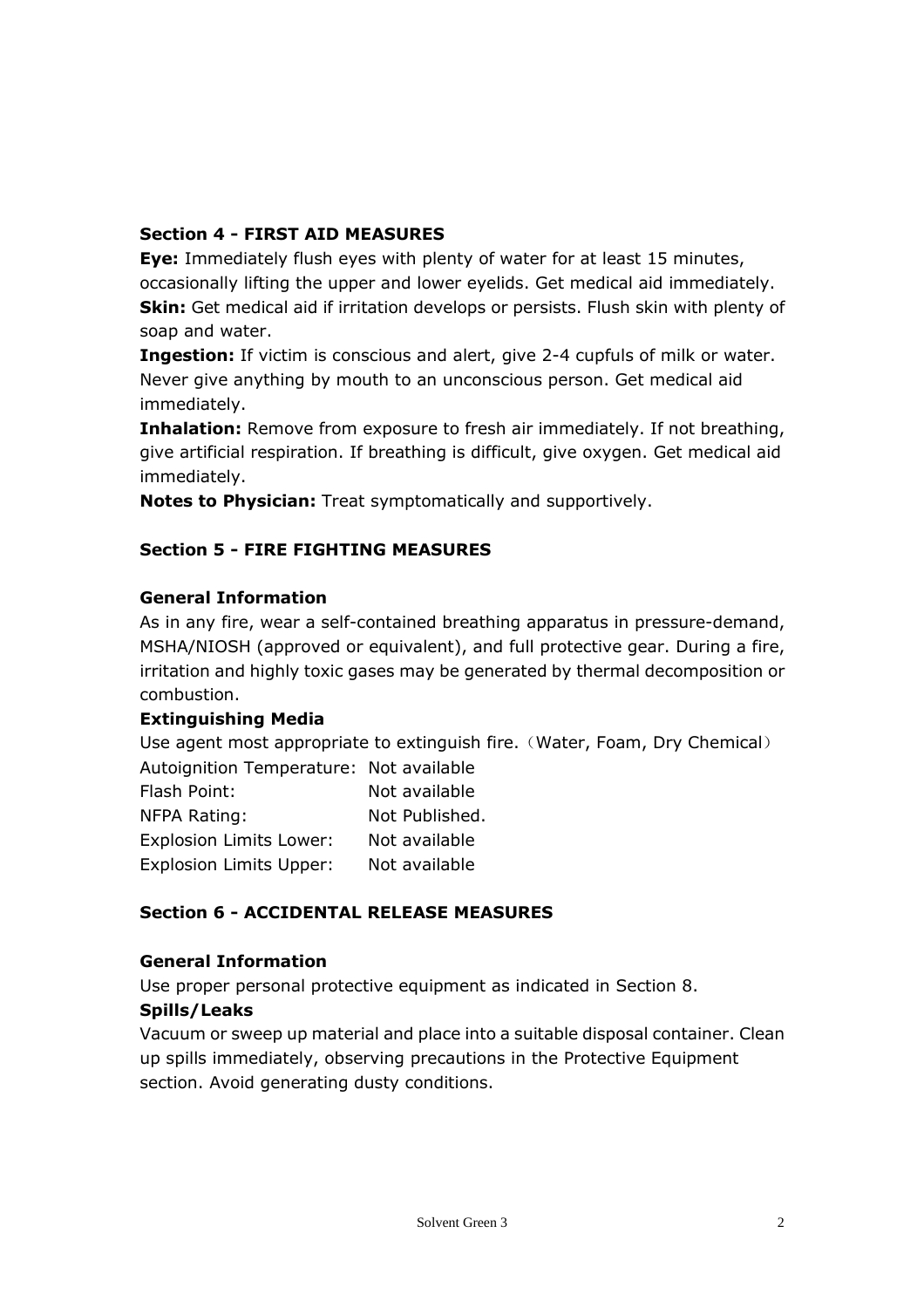## **Section 7 - HANDLING AND STORAGE**

#### **Handling**

Approved respirator. Chemical safety goggles. Rubber gloves. Use only in chemical fume hood. Safety shower and eye-bath. Wash thoroughly after handling. Remove contaminated clothing and wash before reuse. Use with adequate ventilation. Minimize dust generation and accumulation. Avoid contact with eyes, skin, and clothing. Avoid ingestion and inhalation.

#### **Storage**

Preserve in tight and light-resistant containers. Store in a cool, dry place. Keep containers tightly closed.

## **Section 8 - EXPOSURE CONTROLS, PERSONAL PROTECTION Engineering Controls**

Equipped with an eyewash facility and a safety shower. Use process enclosure, local exhaust ventilation, or other engineering controls to control airborne levels.

#### **Personal Protective Equipment**

Eyes: Wear appropriate protective eyeglasses or chemical safety goggles Skin: Wear appropriate protective gloves to prevent skin exposure. Clothing: Wear appropriate protective clothing to minimize contact with skin. Respirators: Wear an approved respirator when necessary.

### **Section 9 - PHYSICAL AND CHEMICAL PROPERTIES**

Physical State: Solid Appearance: Green powder Odor: odorless Vapor Pressure: Negligible. Vapor Density: Not available. Evaporation Rate: Negligible. Viscosity: Not available. Boiling Point: Not applicable. Freezing/Melting Point: Not available. Autoignition Temperature: Not applicable. Flash Point: Not applicable. Decomposition Temperature: No information. Explosion Limits Lower: Not available. Explosion Limits Upper: Not available. Specific Gravity/Density: Not available.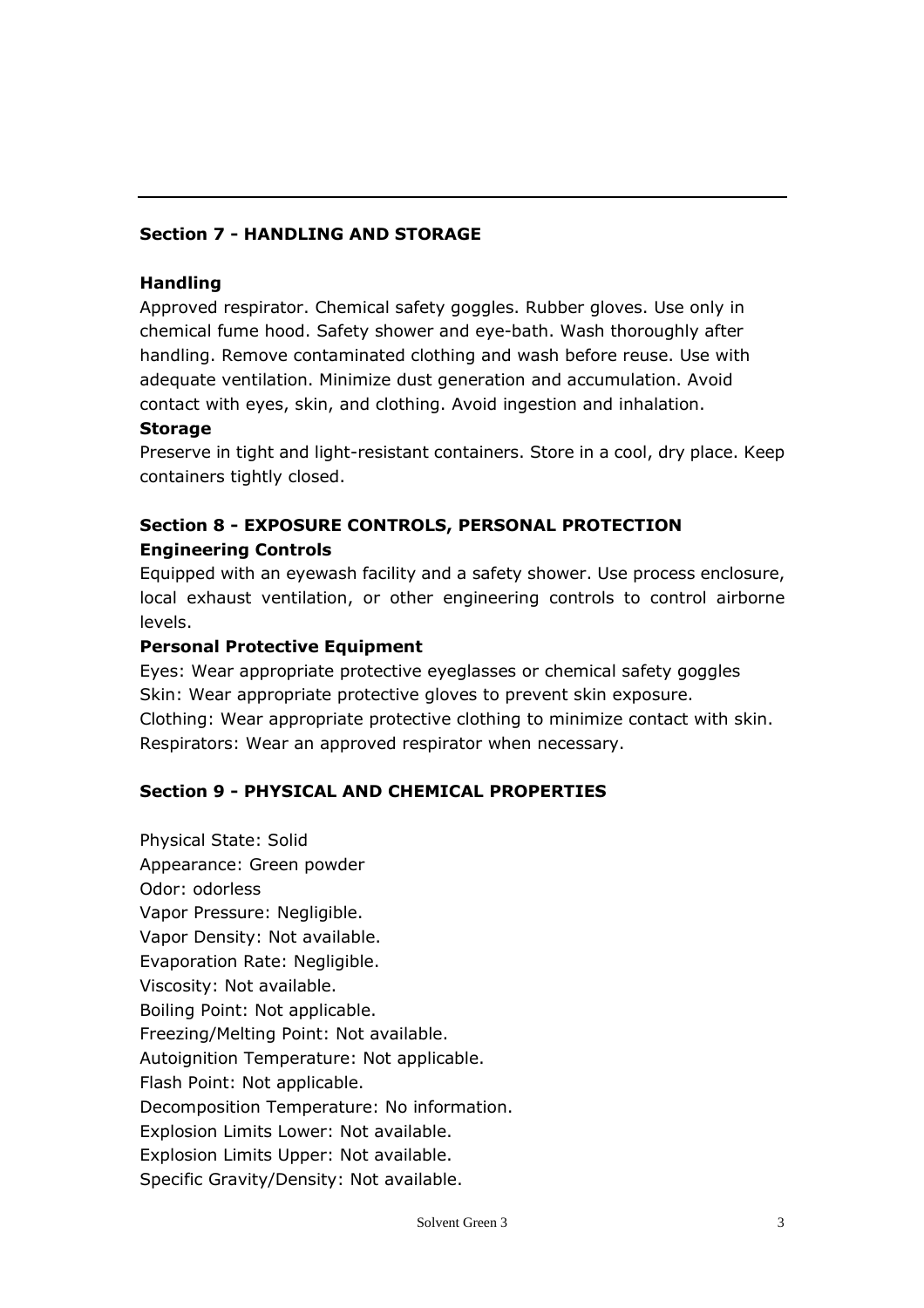Molecular Formula: C28H22N2O2 Molecular Weight: 418.49

## **Section 10 - STABILITY AND REACTIVITY**

Chemical Stability: Stable under normal temperatures and pressures. Conditions to Avoid: Incompatible materials, excess heat, strong oxidants. Incompatibilities with Other Materials: Strong Oxidizing agent, strong reducing agent.

Hazardous Decomposition Products: Irritating and toxic fumes and gases Hazardous Polymerization: Will not occur.

## **Section 11 - TOXICOLOGICAL INFORMATION**

RTECS#: Unlisted LD50/LC50: Carcinogenicity: Not listed by ACGIH, IARC, NIOSH, NTP, or OSHA. Epidemiology: No information present. Teratogenicity: No information present. Neurotoxicity: No information present. Mutagenicity: Mutagenicity data reported. Other Studies: See actual entry in RTECS for complete information. Acute effects may be harmful by inhalation, ingestion,or skin absorption. Cause eye and skin irritation. Material is irritating to mucous membranes and upper respiratory tract. To the best of our knowledge, the chemical,physical and toxicological properties have not been thoroughly investigated.

## **Section 12 - ECOLOGICAL INFORMATION**

No information available.

## **Section 13 - DISPOSAL CONSIDERATIONS**

## **Waste Disposal Method**

Chemical waste generators must determine whether a discarded chemical is classified as a hazardous waste. Waste generators must consult state and local hazardous waste regulations to ensure complete and accurate classification.